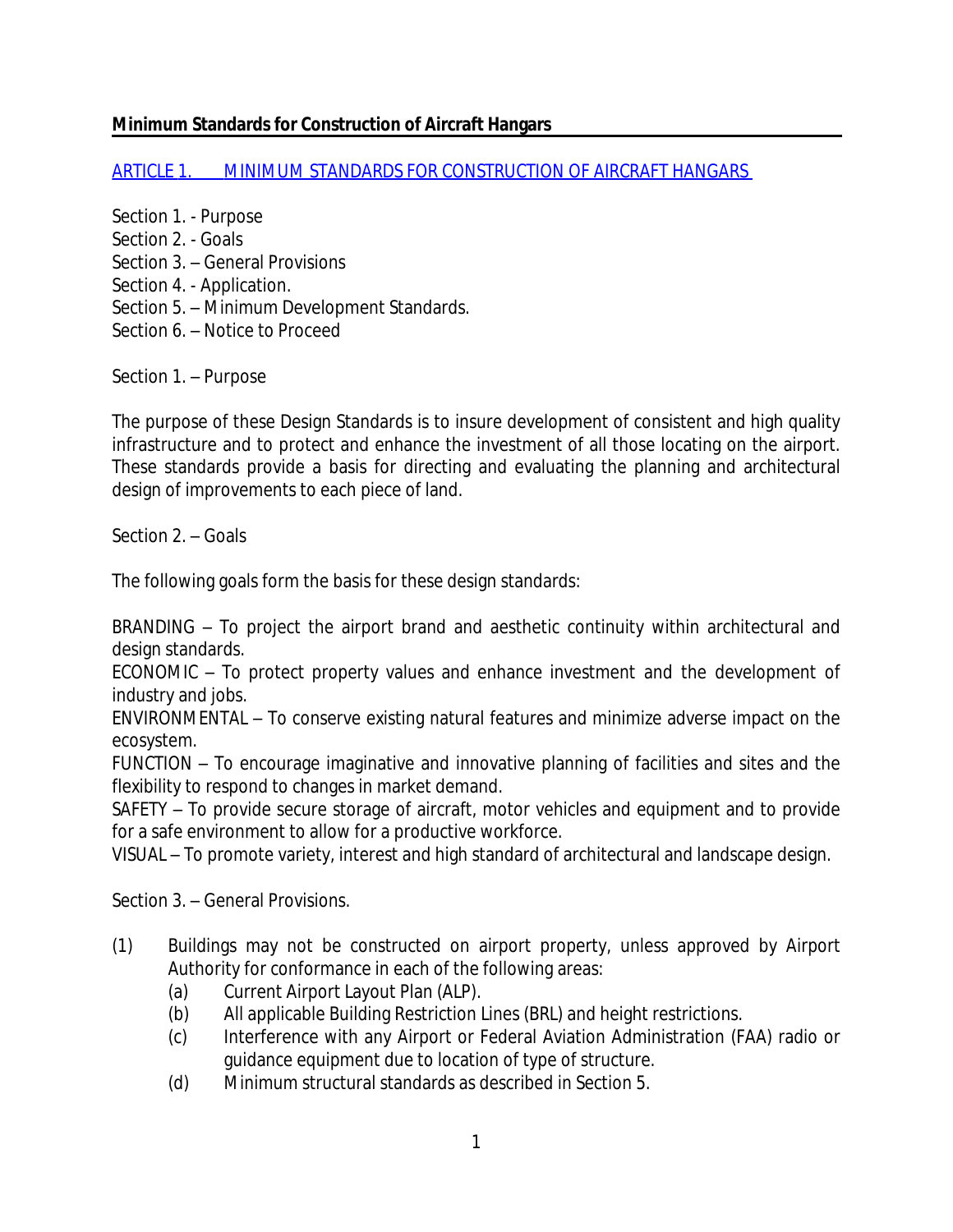- (e) Access to the proposed building, including any required easements, roads or taxiways.
- (f) An approved ground lease with the Airport Authority, or an approved sublease with an existing authorized tenant of the Airport. Such lease to include all areas deemed necessary to the normal use of the building.
- (g) Minimum separation beyond the outermost perimeter of the structure shall be in accordance with the ALP. This provision may be waived, in whole or in part, by the Airport Authority to facilitate operations or access. Requests for waiver must be in writing, shall state the reason for the waiver, and shall state in detail the mitigating measures with respect to potential adverse impacts to the ALP that may arise from granting the requested waiver.
- (h) Proper filing of FAA Form 7460 with the FAA, with copies to the Airport Authority .

## Section 4. – Application

These standards shall apply to all properties in the ALP and are in addition to any other jurisdictional requirements including but not limited to zoning ordinances and building codes of the City of Cleveland, Tennessee.

- (1) Copies of all structural plans, site plans, and material specifications developed by a licensed architect and/or engineer shall be provided to Airport Authority for review and approval and upon approval shall become the property of the Airport.
- (2) Airport Authority or designated agent shall make frequent inspections during construction of any approved building. No changes to, or variation from approved plans and specifications shall be permitted unless approved in writing by Airport Authority.
- (3) Construction of approved structure or material component thereof may not commence until the following documents or proofs thereof are submitted and approved by the Airport Authority:
	- (a) Contractor's Comprehensive General Liability Insurance and Automobile Liability Insurance policies in the amount not less than defined by Airport Authority.
	- (b) Contractor's Property Damage Liability Insurance shall be in an amount of not less than defined by Airport Authority.
	- (c) Property insurance upon the entire Work site.
	- (d) A Performance, Material and Labor Payment Bond that equals the value of the proposed project.
- (4) Erection of temporary buildings must be approved in writing by Airport Authority as to type; use, design and location on an individual basis for a specified term and that removal of temporary buildings will be done by the Lessee, at their expense, within fifteen days of the end of the approved term.
- (5) In the event of any failure on the part of any Lessee to comply with Airport requirements or any failure to complete a construction project according to the approved plans and specifications, or within a reasonable time as determined by Airport Authority, shall be cause for management to revoke any ground lease with the Lessee of the project and require that the structure be removed from airport property. In addition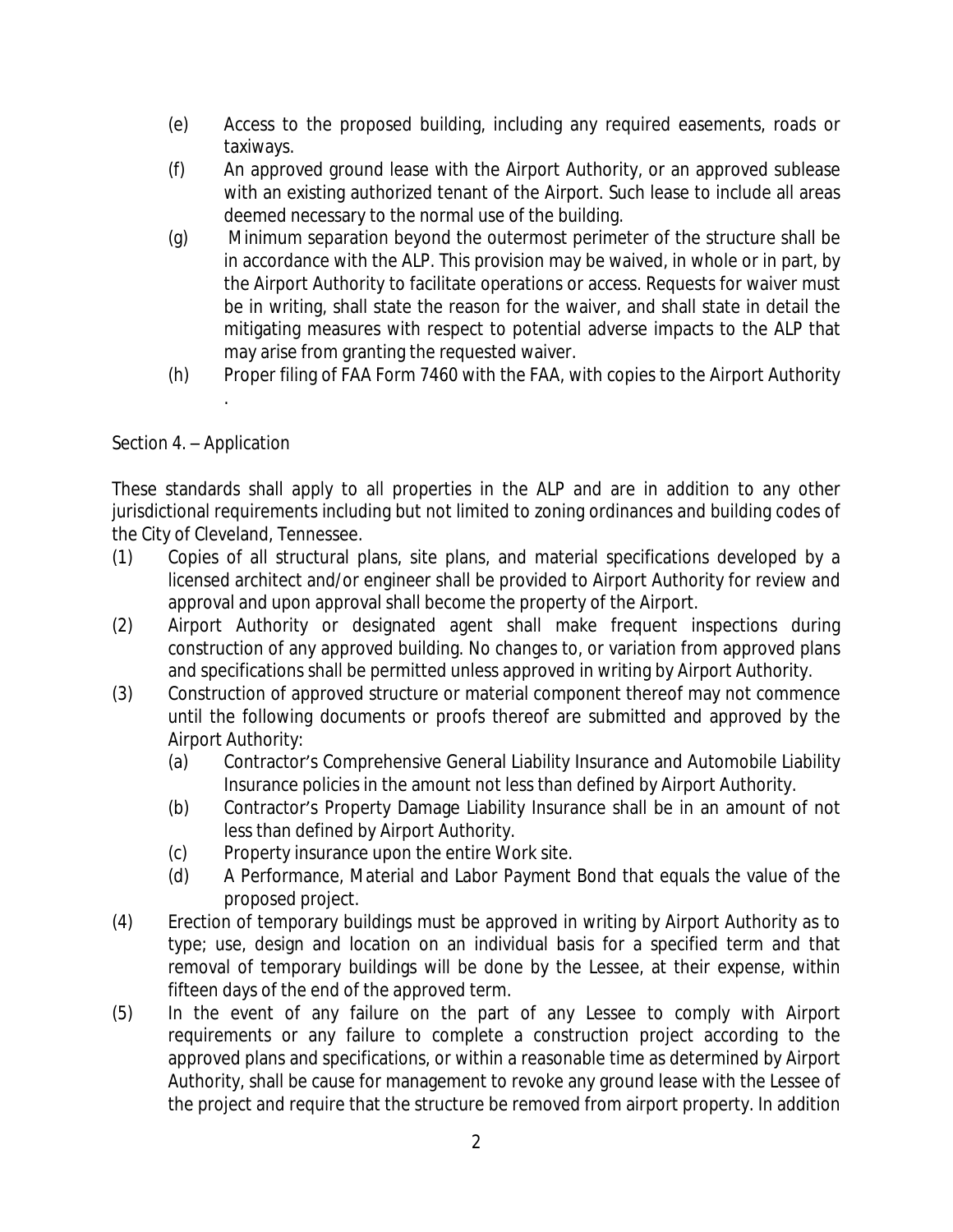to the forgoing remedies, Airport Authority shall retain all other remedies provided by the lease term or provided by law.

Section 5. – Minimum Develop Standards

- (1) General Requirements: This general section requires permits for the building, plumbing, mechanical, and electrical.
	- (a) All structures shall be designed and constructed in accordance with the Building, Plumbing, Mechanical and Electrical Codes as adopted by City of Cleveland, Tennessee.
	- (b) All plans must be approved by all required local or state building inspection offices and all permits must be obtained before construction begins.
	- (c) All electrical, plumbing, and mechanical or any other work that is governed by Federal, State or local licensing regulations will be performed only by individuals or companies so licensed.
	- (d) All construction shall be in compliance with all applicable zoning regulations, FAA regulations, height restrictions, and other regulations issued by any agency having jurisdiction over work or projects within the scope of these standards shall apply.
	- (e) Airport Authority must approve the schedule for all work and the approved schedule shall become binding upon the applicants unless modification of the schedule have been approved in writing by Airport Authority.
- (2) Special Requirements: The following are emphasized to promote safety, insurability of structures on airport properties, and to maintain the value of all airport properties.
	- (a) Footings and Foundations: Soil tests shall be performed at the location of any proposed structure and the design of the footing and foundation based on the results. Copies of the design and test results bearing the seal of a registered architect or engineer shall be submitted to Airport Authority.
	- (b) Structural Strength and Materials: The Building Code currently adopted by City of Cleveland shall apply as to allowable materials and structural strength for the structural class or types as determined by use, seismic zone, wind and/or snow loads.
	- (c) Fire Rating: The fire ratings of structures used for the storage of aircraft, motor vehicles, and flammable or hazardous materials shall comply with the Building Code and any Federal, State or Municipal Fire Codes and are subject to the approval of the City of Cleveland Building Division and the City Fire Department.
- (3) Framing: All framing shall be of metal.
- (4) Exterior: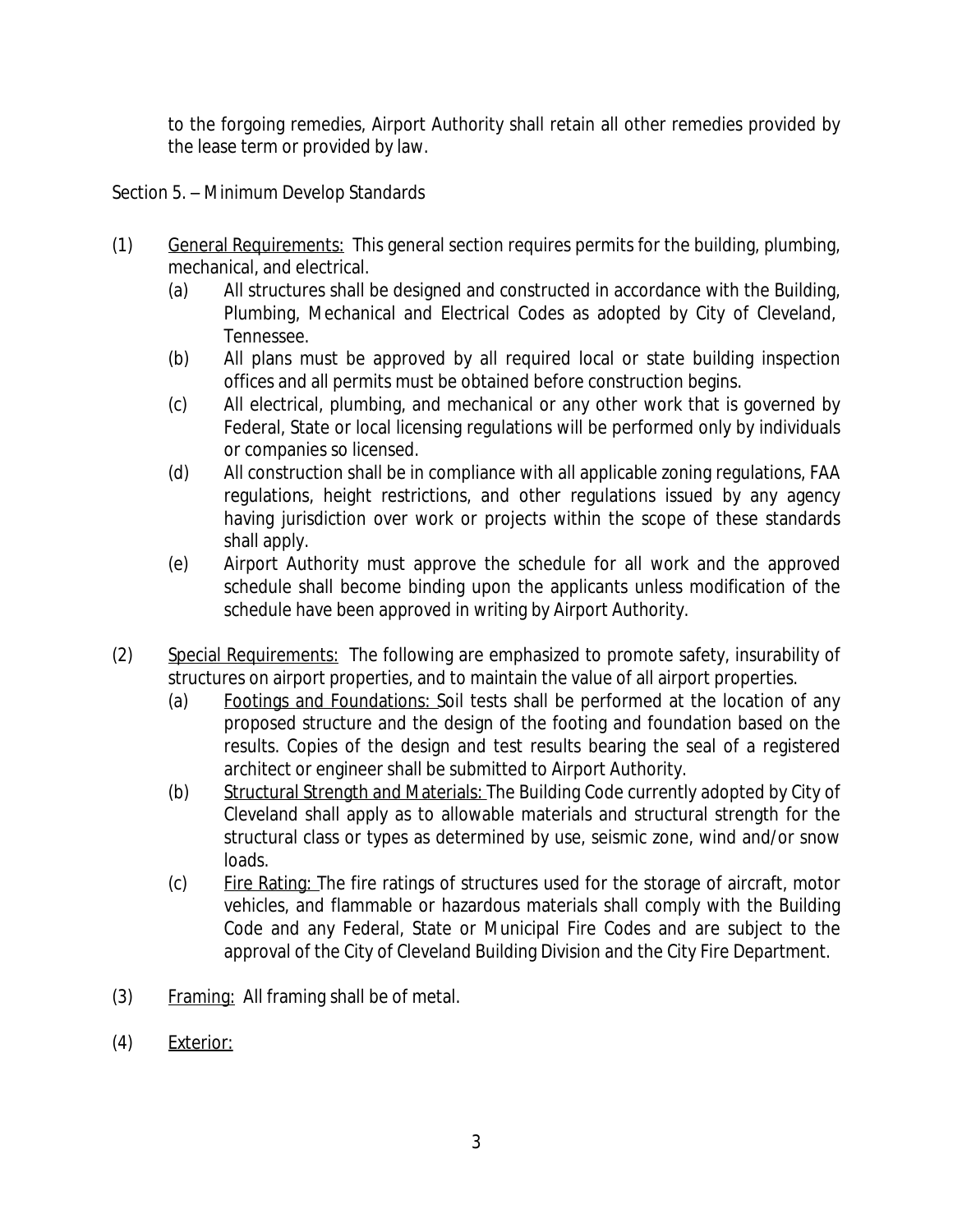- (a) All exterior surfaces must be pre-finished aluminum, steel, Concrete Masonry Unit (CMU) or concrete construction. No painted wood or other material may be used. No galvanized metal shall be used on any exterior surface.
- (b) All exterior materials and colors must be submitted to Airport Authority for approval before construction starts. A standard color will be identified and registered with Airport Authority.
- (c) No wood or wood composite siding or roofing shall be allowed. Exceptions to the rule may be granted by Airport Authority based on aesthetics or airport operational requirements. Requests for exceptions must be made in writing at time of initial plan review.
- (d) The minimum gauge steel used for roofing shall be twenty-eight (28) and shall be factory finished in a color approved by Airport Authority and warranted by manufacturer as to color fastness for a minimum of twenty (20) years.
- (e) Concrete: where CMU, poured in place or preformed concrete walls are used, the exterior shall be sealed and stained in a color approved by Airport Authority.
- (f) All signage on hangars and leased property must have prior approval from the Airport Authority.
- (5) Floor and Ramp Construction: All Floors and ramps must be constructed of concrete having a minimum of five (5) inch thickness or as approved and shall include reinforcement of a type approved by Airport Authority. Copies of the design and test results bearing the seal of a registered architect or engineer shall be submitted to Airport Authority. A stiff broom finish is required on exterior ramps.
- (6) Doors: Bi-fold doors are recommended because of their ease of operation. Approved swing out, overhead or sliding doors may be used. All pedestrian doors must be of pre-finished metal construction.
- (7) Drainage: The gradient of the finished floor of any proposed structure and the surrounding surfaces shall provide for positive flow of water into the existing airport storm sewer system. In areas where no storm sewer exists, Airport Authority may require the installation of inlet and pipe designed for anticipated maximum flow and loading to be installed and attached to the existing storm sewer system. An approved system of oil/water separators may be required to prevent contamination of surface or ground water resources.
- (8) Oil/water Separators: Aviation repair and paint facilities, dealerships, fuel stations, equipment degreasing areas, and other facilities generating wastewater with oil and grease content are required to pre-treat these waters before discharging to the sanitary sewer system. Pre-treatment requires that an oil/water separator be installed and maintained on site.
	- (a) Oil/water separators shall be commercially manufactured and sized for the intended discharge rates for the facility where it is installed.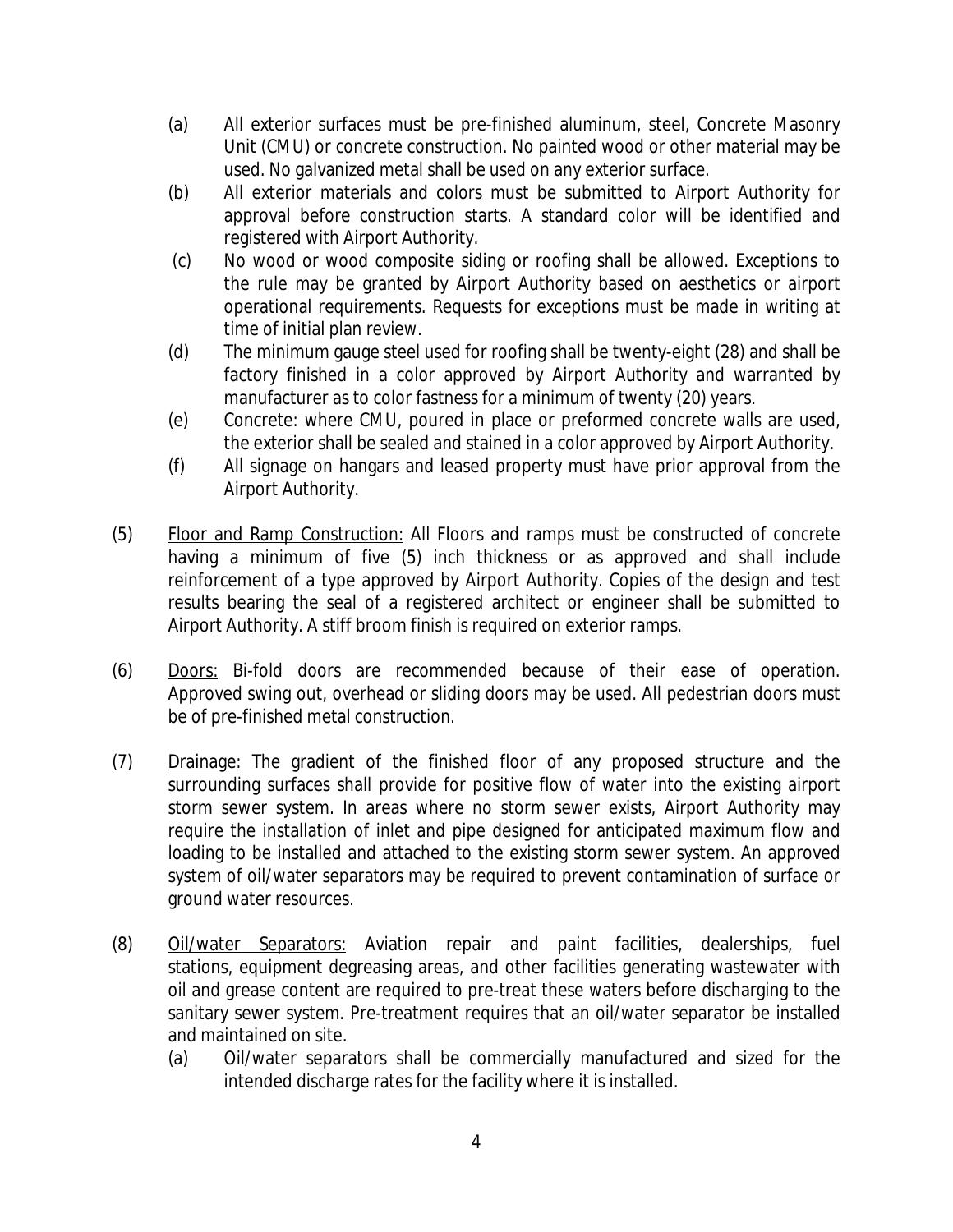- (9) Landscaping: The Cleveland Regional Jetport strives to achieve a pleasing aesthetic quality in the colors, design, uniformity, and structure of any new hangars developed on the Airport. As such, proposed hangar development must be approved by the Authority for conformity to aesthetic quality standards. The Authority can reject distasteful designs and color schemes at their discretion. The Airport Authority may require landscaping due to the location of the structure. All plans for landscaping shall be approved by Airport Authority. Trees are not encouraged to be planted as they contribute to the attraction of birds.
- (10) Utilities: Connection to electric, gas, sanitary sewer and telephone shall be the responsibility of the Lessee. All new electric, cable TV, Internet, and telephone lines shall be placed underground. Upon completion of construction, a plot plan showing the exact location of all Lessee installed utilities shall be given to Airport Authority.
	- (a) No trenching or excavation shall commence until all pipes and lines in the area have been located. Utility companies shall be contacted for locations. The Lessee shall be responsible for any damage to existing utilities or communication lines.
- (11) Access: Airport Authority may require the Lessee to construct paved roadways, taxiways and controlled access gates to provide access to the structure. Plans for any roadway or taxiway so required shall be submitted to Airport Authority for approval. Sidewalks and walkways connecting doorways to parking areas are required at each conventional hangar.
- (12) Clean up and Reclamation: A covered dumpster or other appropriate covered receptacle shall be on site prior to construction and shall be used for all waste materials.
	- (a) All areas disturbed during hangar construction, including utility trenches, must be cleaned up, compacted and covered with topsoil and compacted again. The entire area shall then be covered with sod or re-seeded by the Lessee with a grass mixture supplied by Airport Authority.
	- (b) All areas around the hangar, apron, and ramp must be back-filled in a manner that will allow mowing over the edges of ramps and adjacent buildings.
- (13) Hangar Size:
	- (a) T-Hangar Building Dimensions:

All-metal 10-unit T-hangar dimensions include building and bi-fold doors, which shall be a completely integrated system to the following dimensions:

| <b>Hangar Feature</b>                                     | <b>Minimum</b> | Recommended  |
|-----------------------------------------------------------|----------------|--------------|
| Clear door width-minimum                                  | $41' - 6''$    | $47' - 8''$  |
| Overall building length                                   | $231' - 0''$   | $264' - 0''$ |
| Overall building width                                    | $51' - 0''$    | $58' - 0''$  |
| <b>Stall Depth</b>                                        | $33' - 0''$    | $38' - 0''$  |
| position)-<br>height<br>Clear<br>door<br>(open<br>minimum | $12'$ -0"      | $14' - 0''$  |